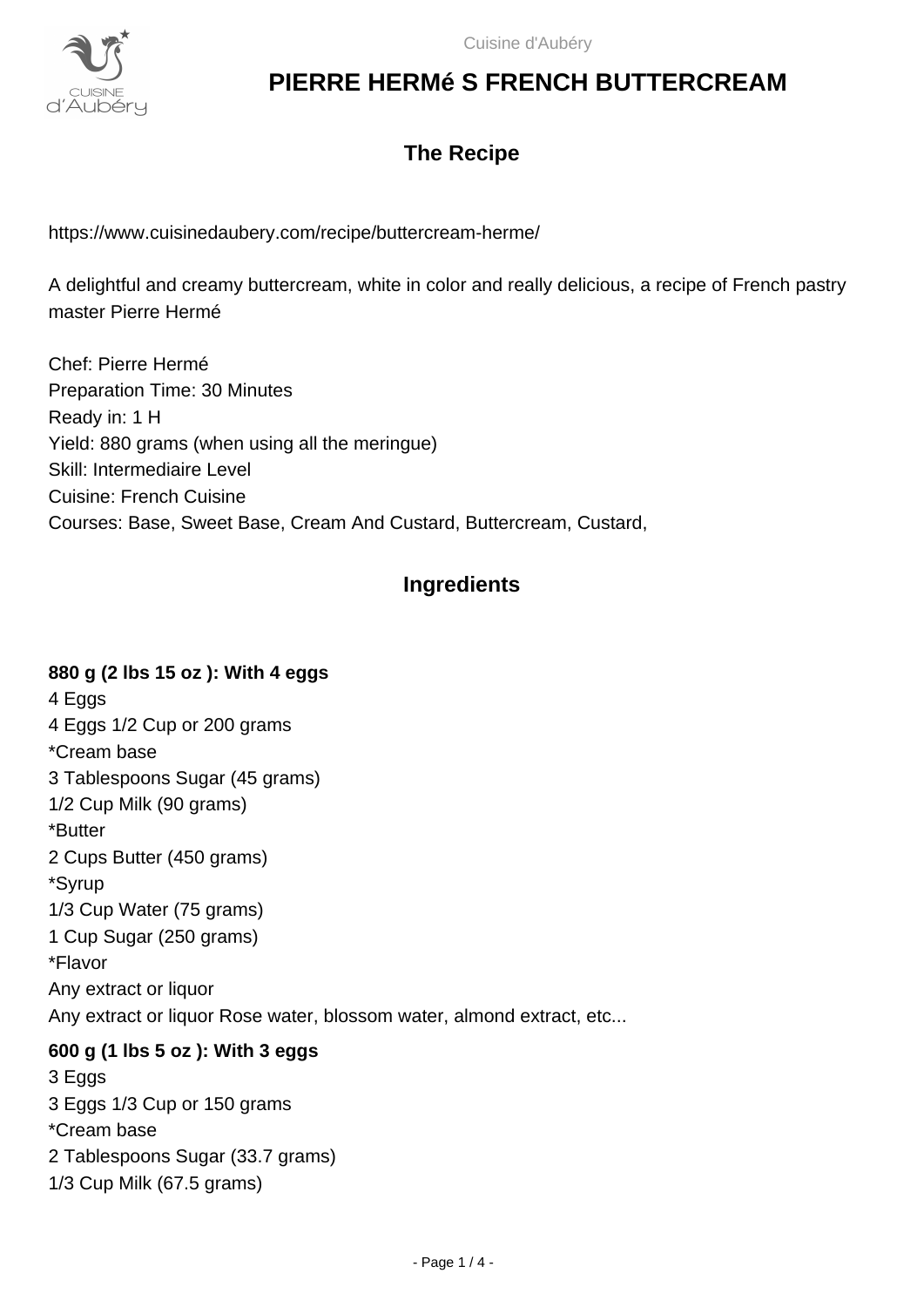

\*Butter 1 1/2 Cup Butter (337.5 grams) \*Syrup 4 Tablespoons Water (56.2 grams) 3/4 Cup Sugar (187.5 grams) \*Flavor Any extract or liquor Any extract or liquor Rose water, blossom water, almond extract, etc...

#### **400 g (1 lbs 14 oz ): With 2 eggs**

2 Eggs 2 Eggs 1/4 Cup or 100 grams \*Cream base 2 Tablespoons Sugar (22.5 grams) 3 Tablespoons Milk (45 grams) \*Butter 1 Cup Butter (225 grams) \*Syrup 3 Tablespoons Water (37.5 grams) 1/2 Cup Sugar (125 grams) \*Flavor Any extract or liquor Any extract or liquor Rose water, blossom water, almond extract, etc...

#### **1.2 kg (2 lbs 10 oz ): With 6 eggs**

6 Eggs 6 Eggs 3/4 Cup or 300 grams \*Cream base 1/3 Cup Sugar (67.5 grams) 1/2 Cup Milk (135 grams) \*Butter 3 Cups Butter (675 grams) \*Syrup 1/2 Cup Water (112.5 grams) 1 2/3 Cup Sugar (375 grams) \*Flavor Any extract or liquor Any extract or liquor Rose water, blossom water, almond extract, etc...

### **Steps**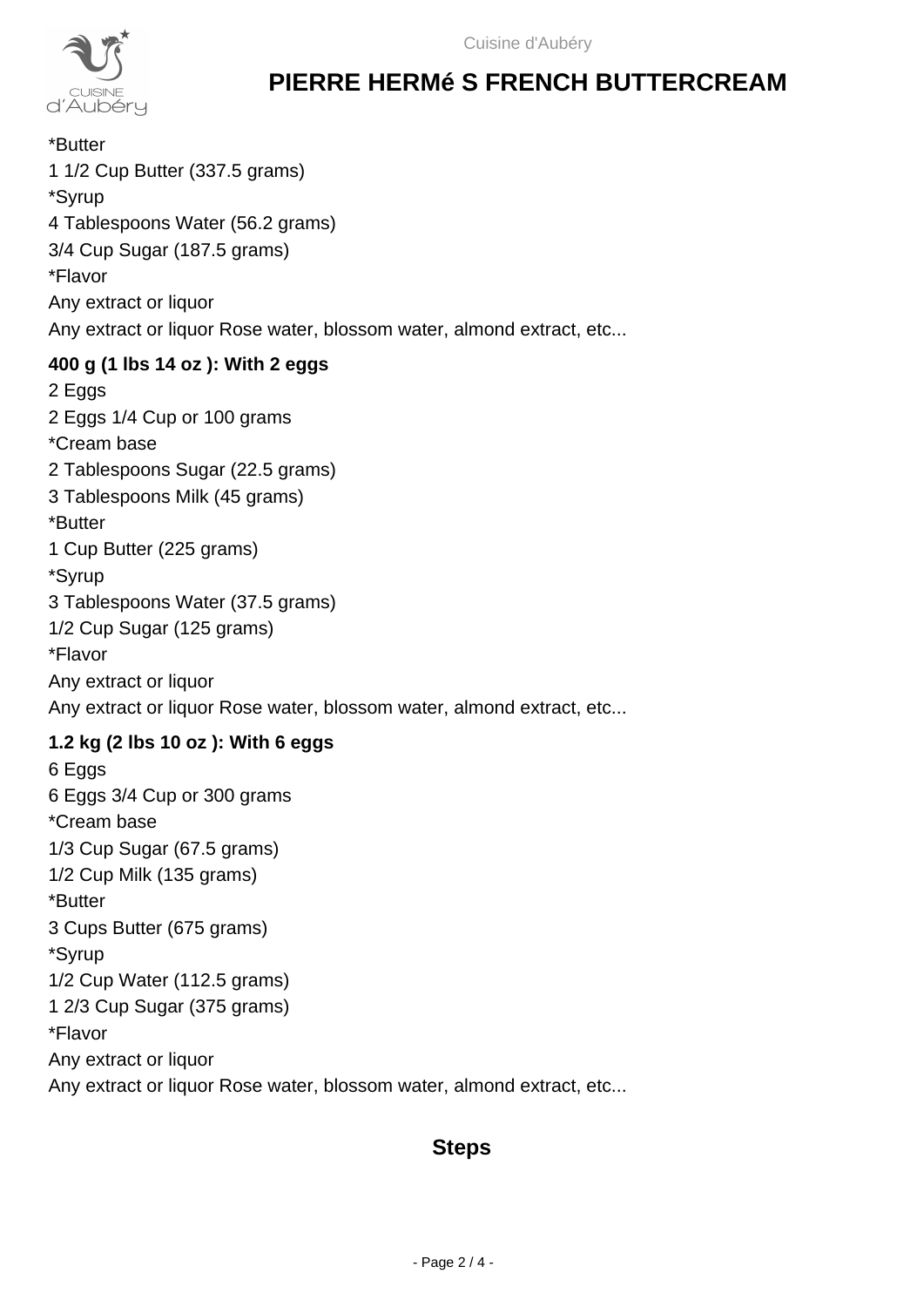

#### **Getting Ready**

1. Before you start the recipe, make sure the 4 egg whites are at room temperature (30 minutes to 1 hour)

2. The Butter (2 Cups or 450 g) must be soft : Let the Butter warm to room temperature (30 minutes to 1 hour)

3. In this picture, the Butter (2 Cups or 450 g) is too hot and therefore too liquide ! The cream will fail. If your Butter (2 Cups or 450 g) is too liquid, wait that it cools down to become creamier

#### **Cream base**

4. For the cream base, beat the 4 Egg Yolks and the Sugar (3 Tablespoons or 45 g)

- 5. Bring to a boil the Milk (1/2 Cup or 90 g)
- 6. Pour the Milk onto the bowl with the Yolks/Sugar mix and stir
- 7. Transfer the bowl to the saucepan
- 8. Cook, while whisking fast to avoid the yolks to cook too fast
- 9. Boil to 185 F / 84 C, and remove from the heat
- 10. Transfer to another bowl

#### **Whipping**

11. Transfer the cream to a mixing bowl, and whisk

#### **Adding the butter**

12. While beating the mixture with the whisk, slowly add the Butter (2 Cups or 450 g) a couple tablespoons at a time

13. Almost stops your heart seeing the quantity of Butter (2 Cups or 450 g), but that's what makes buttercream so tasty !

14. Just continue to add butter and the cream will smooth out, continue beating to get a light texture

15. The cream holds to the whisk

#### **Flavor**

Add in the flavor ( vanilla, rose extract, etc... ) and briefly give it another whisk

#### **The Italian Meringue**

16. Place the Water (1/3 Cup or 75 g) in a small saucepan, add the Sugar (1 Cup or 250 g) and bring to a boil

- 17. Wash down the sides of the pan with a brush dipped in cold water to prevent crystallization
- 18. While the syrup is cooking, start beating the Egg Whites (4), on medium speed
- 19. After 5 minutes, increase the speed and wait another 5 minutes
- 20. Wait until the syrup temperature reaches 225 F / 110 C
- 21. When the syrup temperature reaches 225 F / 110 C, beat the egg whites on maximum speed
- 22. Boil the syrup to 245 F / 118 C and remove from the heat
- 23. Pour the syrup in slowly
- 24. Try to pour between the whisk and the side of the bowl, not on the whisk !
- 25. Beat until completely cool : touch the bowl to make sure it is not hot anymore before proceeding
- 26. The meringue holds to the whisk, otherwise you must continue beating 5 minutes